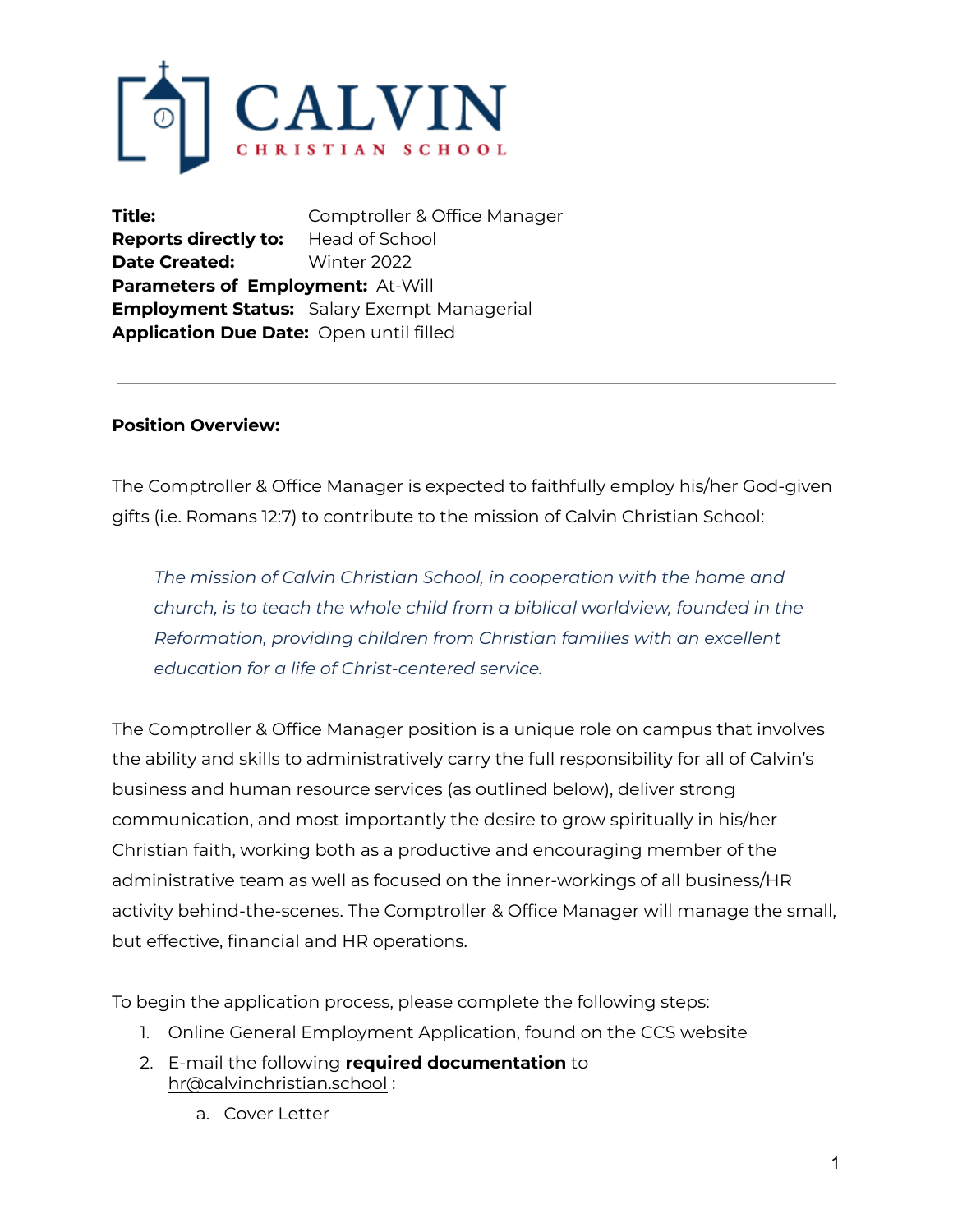- b. Résumé
- c. Written testimony of faith
- d. 2 letters of recommendation (one from a pastor who knows your Christian faith and at least one from a trusted authority who could attest to your work)
- e. Official or unofficial copy of all college transcripts

| Pay Range: | \$62,400 - \$80,000 annually |
|------------|------------------------------|
|            |                              |

**Health Benefits Offered:** Health, Dental, Vision, Life Insurance, and 403b

**Other benefits:** Staff is encouraged to enroll their school-age children at Calvin Christian School, as such there is generous tuition support.

# **Spiritual Requirements:**

- As a Christian School, we require our employees to be a professing believer and follower of Jesus Christ as his/her Lord and Savior.
- Per Calvin's mission (and constitution), staff are expected to be
	- Faithfully involved via attendance and service at a reputable Christian church (per Calvin's Constitution, ideally members in good standing at a confessionally reformed church such as URC, CRC, PCA, RCA, OPC)
	- Fully In-line with Calvin Christian School's Mission Statement, Statement of Faith and school biblical ethics policies.
- Express a testimony of a personal relationship with God through Jesus Christ.
- Serve as a Christian role model and a consecrated Christian, dedicated to the purpose and goals of the Christian school.
- Have an understanding of the philosophy and objectives of biblically reformed Christian beliefs.
- Be in agreement with board policy on biblical standards of faith and living.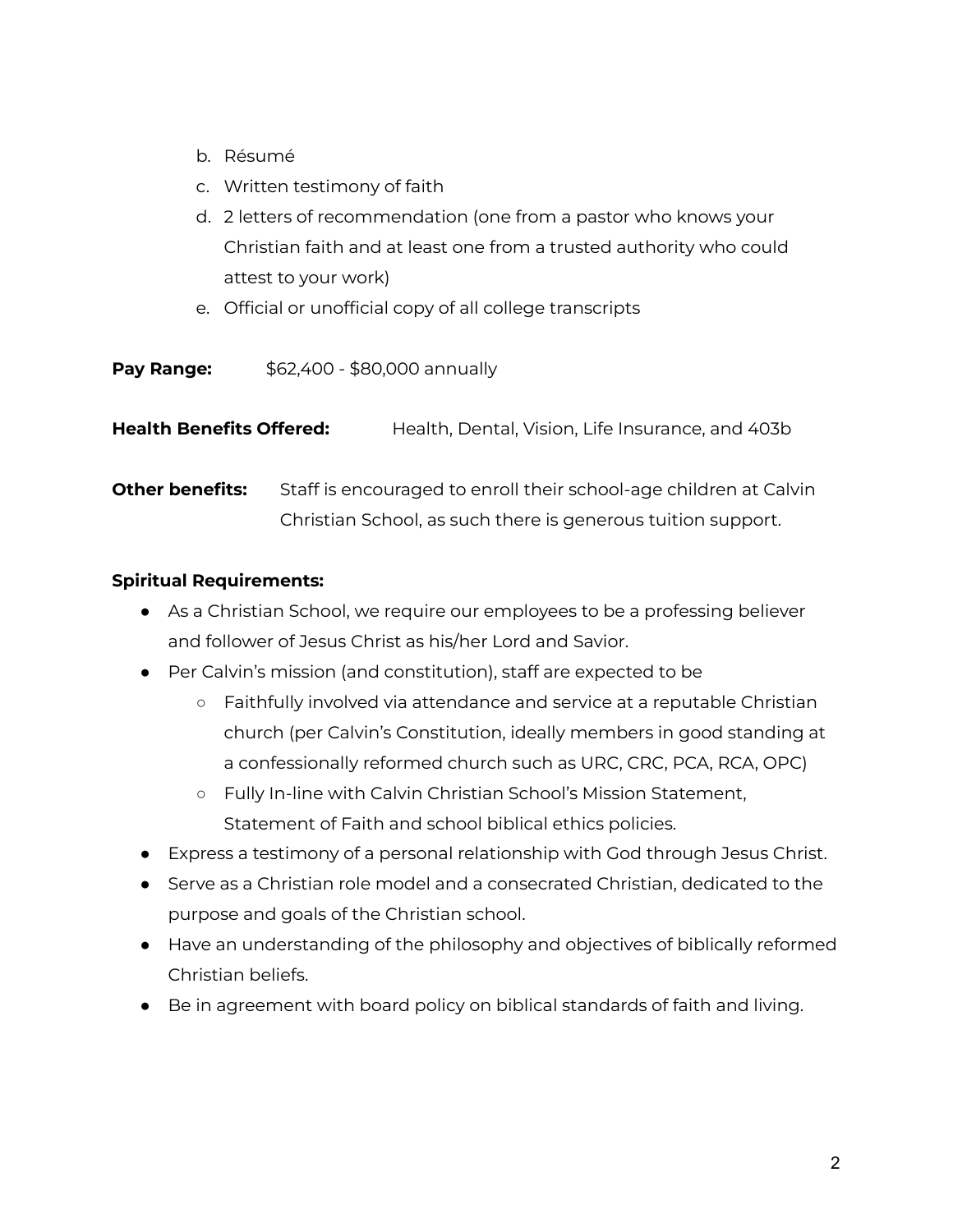### **Required Qualifications:**

- Master's Degree
- 5-10 years of progressively responsible experience in related work
- Working knowledge of finance law and regulatory standards (GAAP)
- Strong understanding of economic and banking processes
- Strong working knowledge of detailed financial data analysis
- Working knowledge of federal, state, and local tax compliance regulations and reporting
- Attention to detail coupled with patience and tenacity
- Knowledge of regulatory and other financial standards and requirements
- Understanding of taxation, payroll, and other financial aspects of a business
- Experience conducting audits
- Previous business leadership experience, including a number(5) of years managing a financial team and/or human resources department.
- Excellent organizational and time management skills.
- Proficient in Ouickbooks
- Must be authorized to work in the U.S.
- Desire to live and work in North [County](https://www.sandiego.org/explore/coastal/north-county-coastal.aspx) San Diego, CA

### **Preferred Qualifications and Competencies:**

- Professional accounting and/or human resources certification, including CMA, CGA, CPA, SHRM-CP or the SHRM-SCP. PHR, SPHR, or PHRca (minimally interested in continuing education to gain key certifications).
- Related experience in networking and relationship building with other professionals in the accounting and/ or human resources fields.
- Active in hobbies and personal development interests (i.e. music, crafts, travel, exploring nature, etc)
- Christ-centered service experiences within a community

### **Job Responsibilities for the Comptroller & Office Manager:**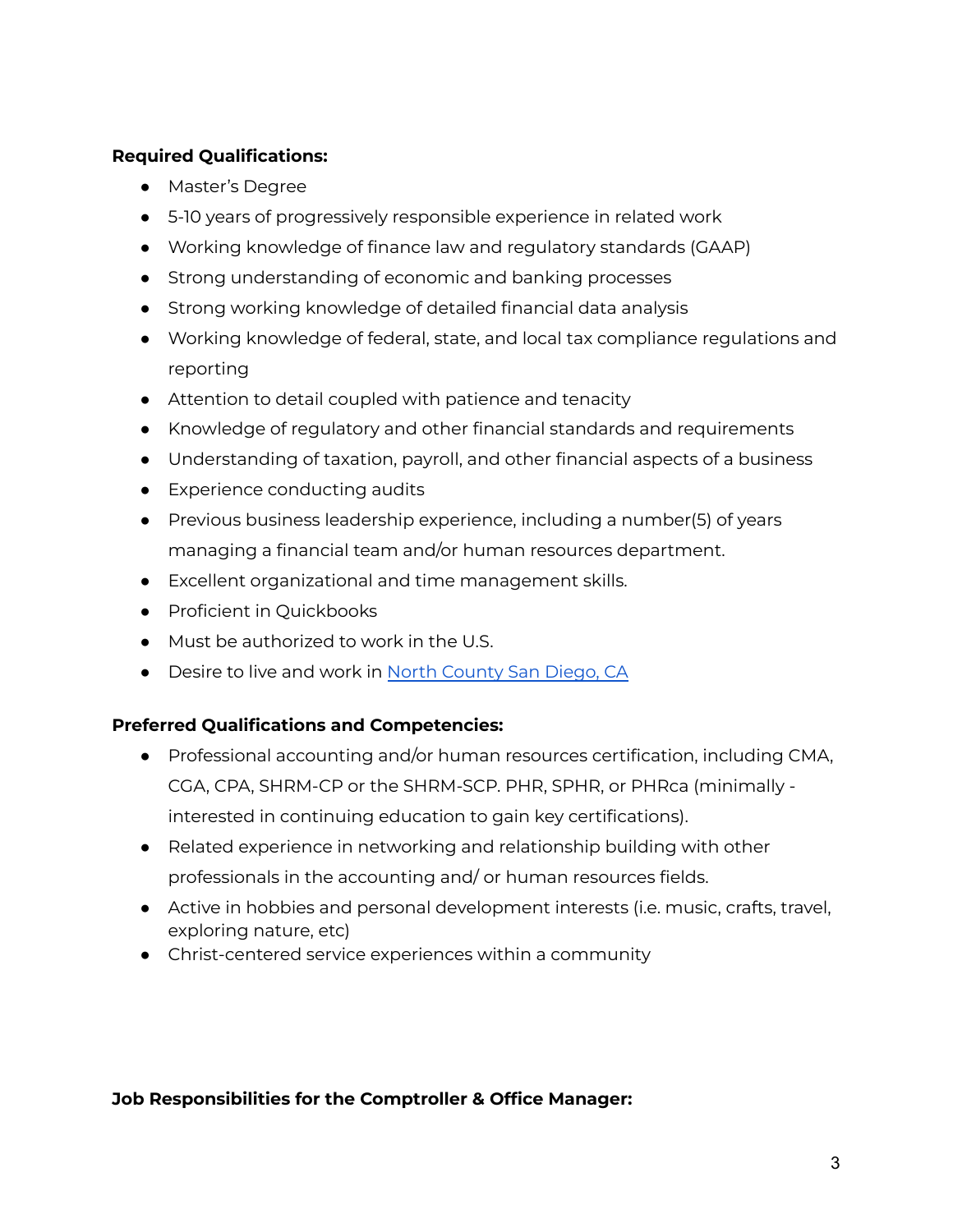# **Accounting**

- Lead finance committee meetings to achieve timely and accurate month-end and quarter-end processes.
- Manage and monitor all accounts, ledgers, and reporting systems ensuring compliance with appropriate GAAP standards and regulatory requirements
- Responsible for AP and AR
- Perform internal audits
- Review/ monitor quarterly and annual budgets for all departments
- Produce efficient quarterly and year-end reconciliations
- Lead the budgeting and planning function
- Manages all areas of Risk Management for the organization
- Implement consistent accounting policies, practices, and procedures across all programs, upholding federal, state, and local legal standards by remaining knowledgeable about existing, new, and future legislation
- Provide comprehensive financial updates to senior management by evaluating, analyzing, and reporting appropriate data points
- Introduce improvements in financial reporting processes.

### **Payroll**

- Process Semi-monthly and Monthly payroll for 80 employees with an external payroll provider
- Responsible for all aspects of the timekeeping system. Maintain accuracy, provide technical support to employees and supervisors, enter new employee information, and provide training.
- Maintain all payroll transactions such as reimbursements, allowances, stipends, and deductions.
- Reconcile payroll reports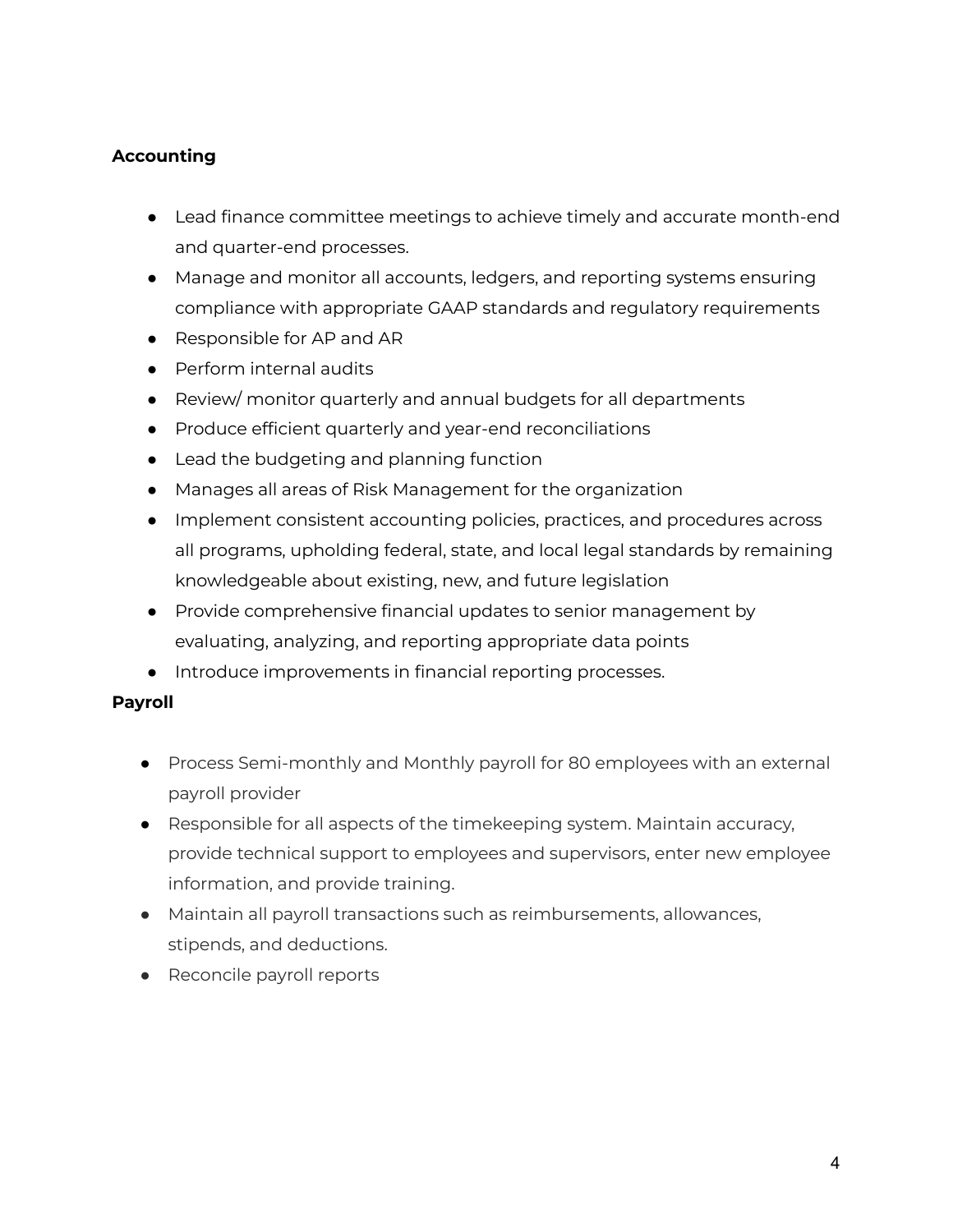#### **Human Resources & Employee Experience**

- Stay up to date with labor legislation and any changes in labor regulations
- Administering the organization's benefits programs (e.g., retirement plans, leave policies, insurance policies, etc.) Working with insurance brokers
- Supervise the day-to-day activities of HR and management
- Maintain and enhance overall HRIS system including but not limited to data integrity and analyzing data
- Reconciling of benefit premium payment and deductions
- Responsible for renewal, Anti-discrimination testing, and 5500's of all applicable plans
- Oversees the annual benefit open enrollment process, including informing the employees, scheduling the employee meetings, and reconciling the enrollments after open enrollment has been completed. This is done by using the EASE Benefit System
- Assist the hiring committee in the hiring process of new employees.
- Conduct New Hire Orientations ensuring preparedness for employees on the first day.
- Explains, maintains, and enrolls new or recently eligible employees in benefit plans.
- Act as a liaison and support for employee and senior management

### **Physical Demands:**

The working conditions and physical demands of this position will be those that must be met to successfully perform the essential duties of the position. Reasonable accommodations may be made to enable individuals with disabilities to perform the essential duties. The physical environment the incumbent will work in is typically a school environment with moderate noise levels that would be expected in that type of work environment. Lift and carry at least 45 lbs or more. The individual must be able to work with children at their eye level and always maintain visual supervision of children, as well as hear, communicate, and